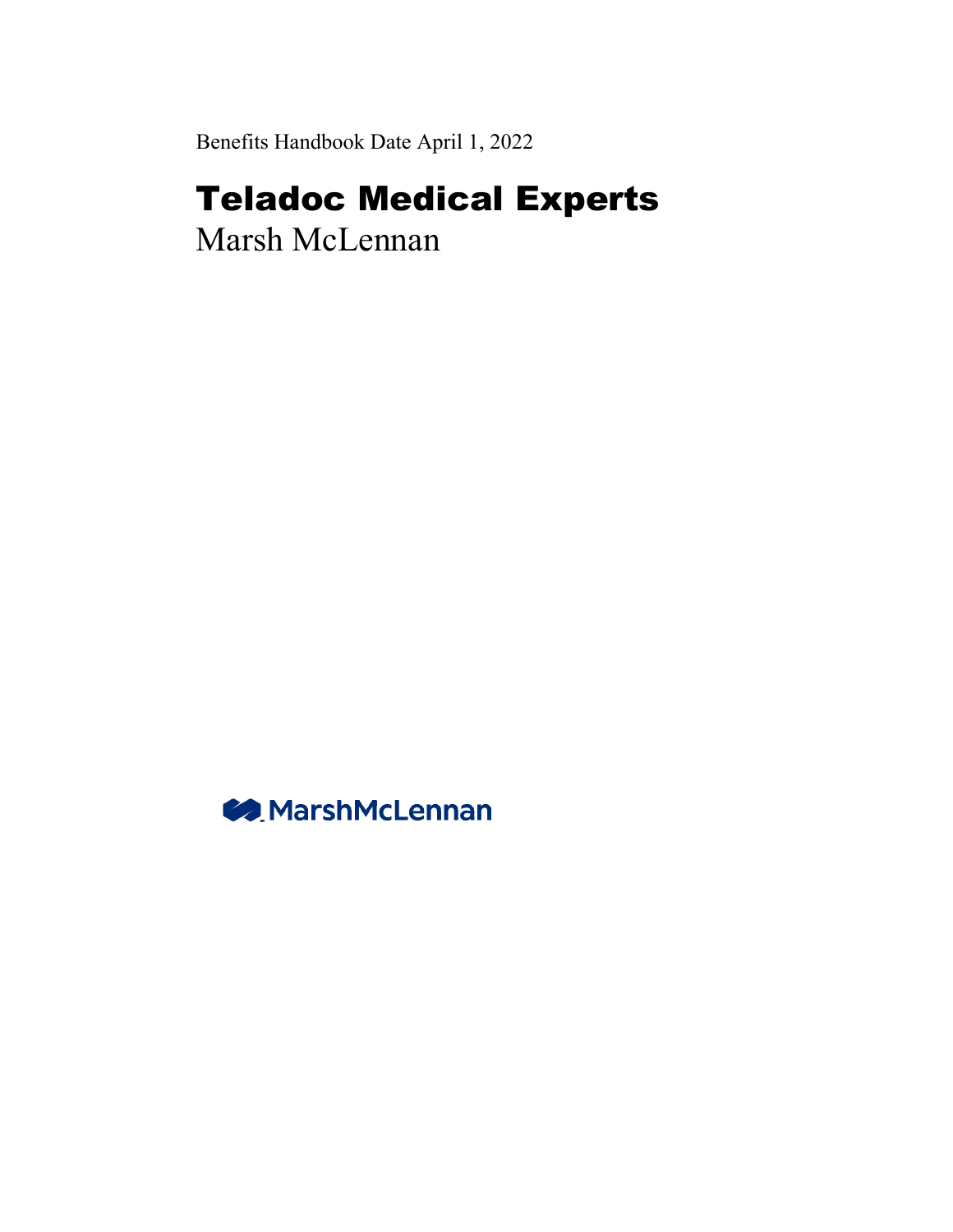## Teladoc Medical Experts

*Dealing with medical decisions can be confusing; sometimes you need a second opinion. If you have questions about your diagnosis and treatment options, the team of medical specialists at Teladoc Medical Experts can help.* 

#### A Note about ERISA

The Employee Retirement Income Security Act of 1974 (ERISA) is a federal law that governs many employer-sponsored plans including this one. Your ERISA rights in connection with the plan are detailed in the Plan Administration Description that, together with the plan Questions and Answers, constitute the Summary Plan Description for this plan.

#### SPD and Plan Document

This section provides a summary of the Teladoc Medical Experts program (the "Plan") as of January 1, 2022.

This section, together with the *Administrative Information* section and the applicable section about participation, forms the Summary Plan Description and plan document of the Plan.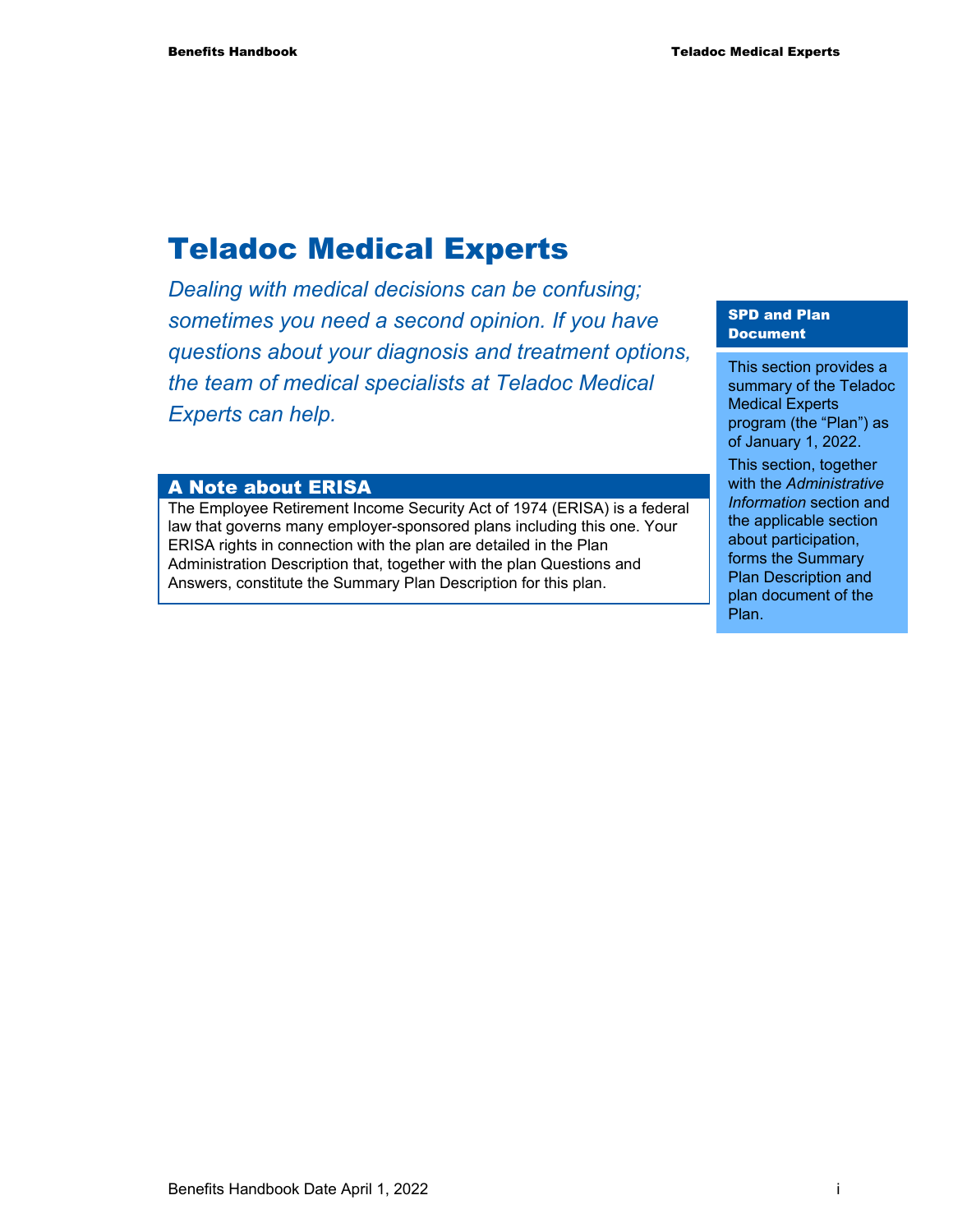## The Program at a Glance

Teladoc Medical Experts can help you get answers to your important medical questions by providing you with a second opinion on your medical diagnosis and treatment options. The chart below contains some important program features. For more information, see "How the Program Works" on page 4.

| <b>Program</b><br><b>Feature</b>    | <b>Highlights</b>                                                                                                                                                                      |
|-------------------------------------|----------------------------------------------------------------------------------------------------------------------------------------------------------------------------------------|
| How the Program<br><b>Works</b>     | Teladoc Medical Experts provides confidential medical opinions to<br>ш<br>employees, family members and any household members who are<br>facing important medical decisions.           |
|                                     | A physician will work with a clinical team to select the appropriate<br>ш<br>specialist(s) to evaluate your case.                                                                      |
|                                     | Throughout the process, your assigned physician is available to answer<br>u,<br>any questions you have.                                                                                |
|                                     | See "How the Program Works" on page 4 for details.<br>×                                                                                                                                |
| Eligibility                         | You are eligible to participate in this program if you meet the eligibility<br>$\blacksquare$<br>requirements described under "Eligible Employees" on page 2.                          |
|                                     | See "Participating in the Program" on page 2 for details.<br>ш                                                                                                                         |
| <b>Family Member</b><br>Eligibility | Your family members can use Teladoc Medical Experts if they meet the<br><b>I</b><br>eligibility requirements described under "Family Member Eligibility" on<br>page 3.                 |
|                                     | See "Participating in the Program" on page 2 for details.<br>L.                                                                                                                        |
| <b>Enrollment</b>                   | There is no need to enroll and coverage is automatic for eligible<br>ш<br>employees.                                                                                                   |
| Cost                                | There is no cost to you for using Teladoc Medical Experts. If the<br>×<br>program provides referrals to other services, you are responsible for<br>paying for any services you choose. |
| <b>Confidentiality</b>              | Your privacy is guaranteed. Reporting of information adheres to Health<br>$\blacksquare$<br>Insurance Portability and Accountability Act (HIPAA) privacy laws.                         |
|                                     | Your specific name and medical information will NOT be shared with<br>u,<br>anyone.                                                                                                    |
|                                     | See "How the Program Works" on page 4 for details.<br>u,                                                                                                                               |
| <b>Contact</b>                      | For more information, contact:                                                                                                                                                         |
| <b>Information</b>                  | <b>Teladoc Medical Experts</b>                                                                                                                                                         |
|                                     | Hours: Normal business hours are Monday through Friday, 8:00 a.m. -                                                                                                                    |
|                                     | 9:00 p.m. Eastern time; after hours, messages left will generally be returned<br>the next business day.                                                                                |
|                                     | Phone: +1 800 835 2362                                                                                                                                                                 |
|                                     | Website: Teladoc.com/MedicalExperts                                                                                                                                                    |
|                                     | Teladoc Medical Experts administers this program for Marsh McLennan.                                                                                                                   |
|                                     | Teladoc Medical Experts' decisions are final and binding and Marsh<br>McLennan does not have any authority to change Teladoc Medical Experts'<br>decisions.                            |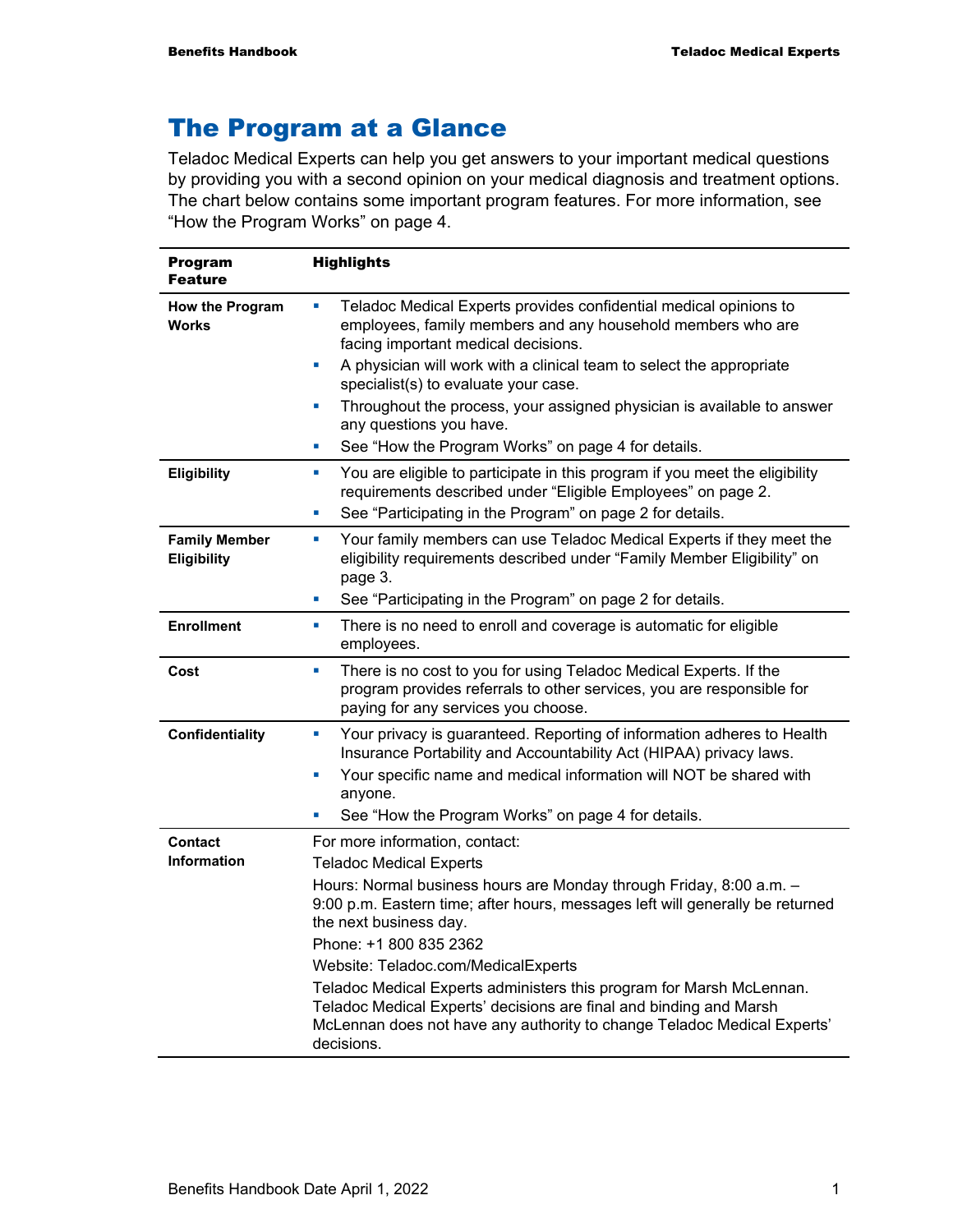## Participating in the Program

The following section provides information on how you start participating in the program.

If you are an employee of Marsh & McLennan Companies, or any subsidiary or affiliate of Marsh & McLennan Companies, and you meet the requirements set forth below, you become eligible on your eligibility date.

Your eligible family members are also covered under this program.

#### Eligible Employees

To be eligible for the benefits described in this section, you must meet the eligibility criteria listed below.

#### *Marsh & McLennan Companies Employees (other than MMA)*

You are eligible if you are an employee classified on payroll as a US regular employee of Marsh & McLennan Companies or any subsidiary or affiliate of Marsh & McLennan Companies (other than Marsh & McLennan Agency LLC and any of its subsidiaries (MMA)).

Individuals who are classified on payroll as temporary employees, who are compensated as independent contractors or who are employed by any entity in Bermuda, Barbados or Cayman Islands are not eligible to participate.

#### *Eligible MMA Employees*

You are eligible if you are an employee classified on payroll as a US regular employee of Marsh & McLennan Agency LLC – Corporate (MMA-Corporate), Marsh & McLennan Agency LLC – Alaska (MMA-Alaska), Marsh & McLennan Agency LLC – Northeast (MMA-Northeast), Security Insurance Services of Marsh & McLennan Agency LLC or Marsh & McLennan Agency LLC, Private Client Services – National Region (MMA PCS – National).

Individuals who are classified on payroll as temporary employees or who are compensated as independent contractors are not eligible to participate.

#### *Your Eligibility Date*

There is no waiting period if you are ACTIVELY-AT-WORK. Your eligibility date is the first day you are Actively-At-Work on or after your date of hire.

#### "You," "Your," and "Employee"

As used throughout this plan summary, "employee", "you" and "your" always mean:

- For Marsh & **McLennan Companies** participants: a US regular employee of Marsh & McLennan Companies or any subsidiary or affiliate of Marsh & **McLennan** Companies (other than MMA).
- For MMA participants: a US regular employee of MMA-Corporate, MMA-Alaska, MMA-Northeast, Security Insurance Services of Marsh & McLennan Agency LLC or Marsh & McLennan Agency LLC, Private Client Services – National Region (MMA PCS – National).

In addition, references in this section to Marsh & McLennan Companies mean Marsh McLennan.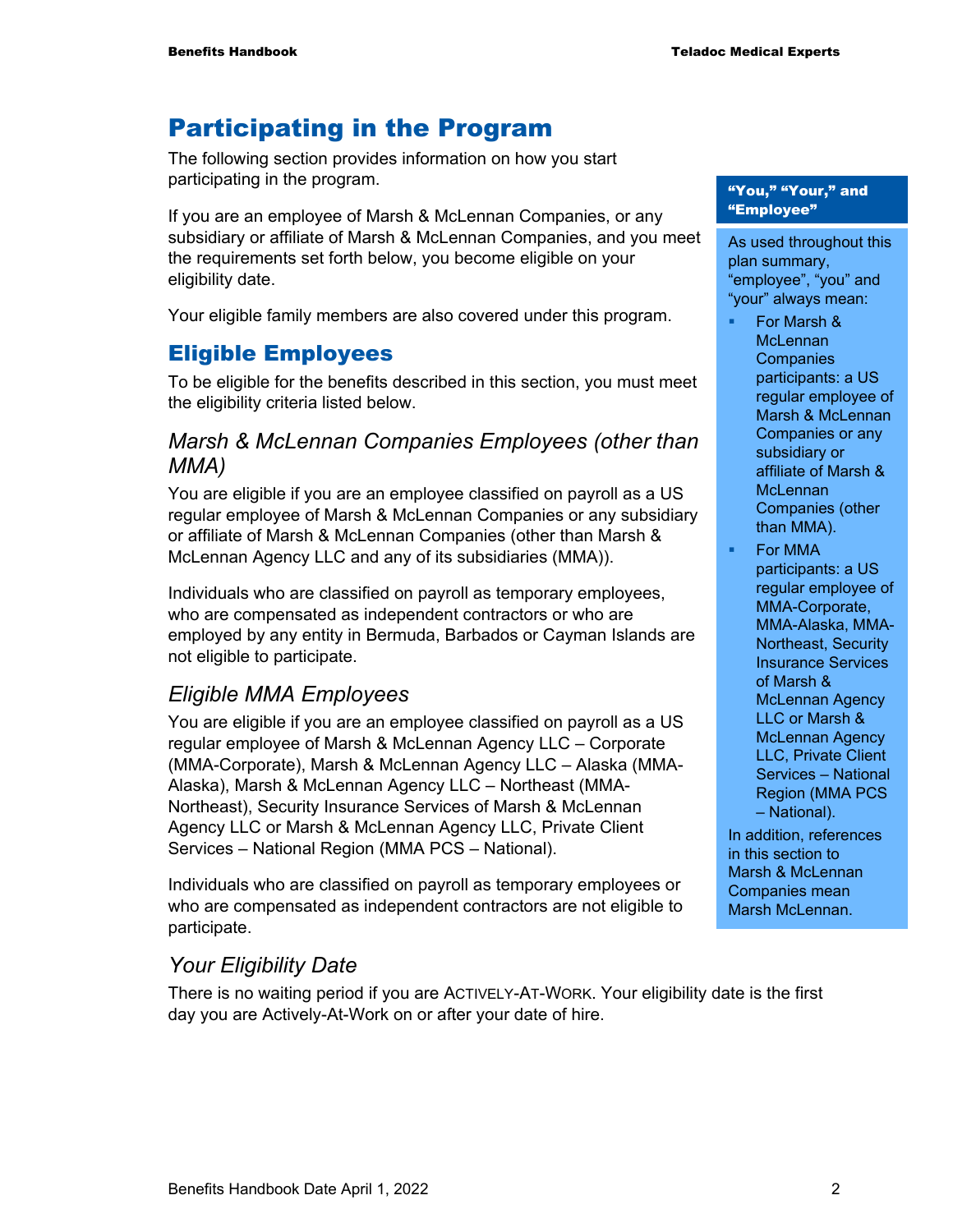#### Family Member Eligibility

Your eligible family members can use Teladoc Medical Experts. An eligible family member is your:

- **domestic partner**
- child for whom you are the legal guardian
- child of a domestic partner
- **Example 2** legally adopted child
- **•** biological child
- **spouse**
- **stepchild**
- **parent**
- parent-in-law.

Dependent children are eligible until the end of the calendar year in which they attain age 26. This eligibility provision applies even if your child is married, has access to health coverage through his or her employer, doesn't attend school full-time or live with you, and is not your tax dependent.

Only dependent children over age 18 are permitted to call Teladoc Medical Experts. For dependent children under age 18, a parent or guardian must call on their behalf.

Marsh McLennan has the right to require documentation to verify the relationship (such as a copy of the court order appointing legal guardianship). Company medical coverage does not cover foster children or other children living with you, including your grandchildren, unless you are their legal guardian with full financial responsibility—that is, you or your spouse claims them as a dependent on your annual tax return.

#### When Coverage Starts and End

You are covered under this program on the later of your first day of employment or eligibility.

Coverage ends on the date when the first of the following occurs:

- **•** you no longer meet the eligibility requirements
- vou terminate employment
- **vour death**
- $\blacksquare$  the program is terminated.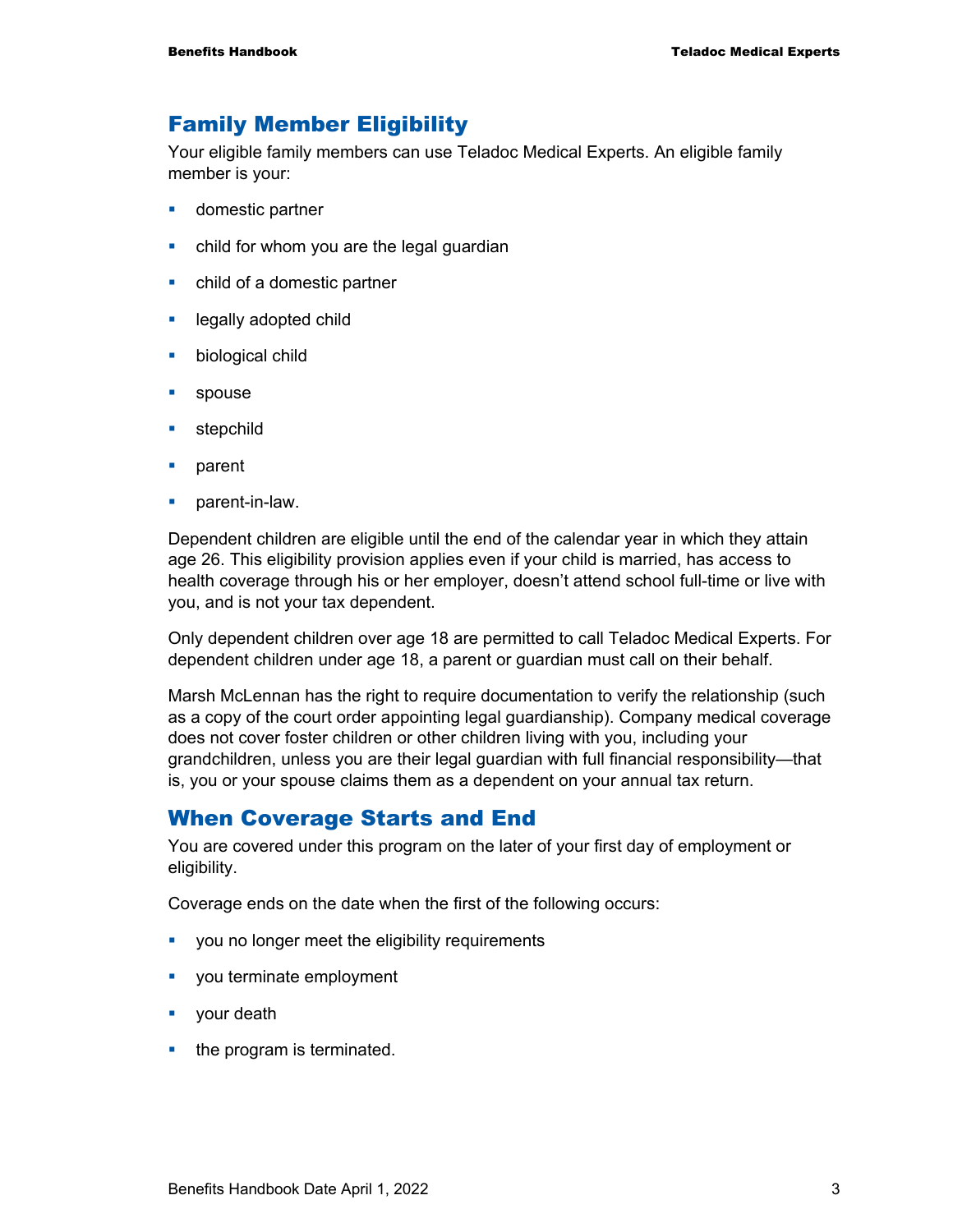#### Cost

There is no cost to you for using Teladoc Medical Experts. The Teladoc Medical Experts program is funded by Marsh McLennan. If the program provides referrals to other services, you are responsible for paying for any services you choose.

#### Converting to an Individual Policy

#### *Can I convert this coverage to an individual policy when my coverage ends?*

No. You can't convert this coverage to an individual policy when your coverage ends.

#### COBRA Coverage

#### *Can I continue coverage through COBRA?*

Yes. You can continue coverage under this program through COBRA if you experience a COBRA QUALIFYING EVENT and register your event within the legally allowable time frame.

#### *How do I apply for COBRA?*

For more information about your rights and coverage options under the Consolidated Omnibus Budget Reconciliation Act, see "Continuing Coverage" in the *Participating in Healthcare Benefits* section.

#### Coordination with Medical Plan

Teladoc Medical Experts is NOT health insurance and is not a replacement for health care coverage; it is an independent third-party provider.

## How the Program Works

Teladoc Medical Experts is an independent third-party provider that can help when you or covered family members face a medical decision. The Teladoc Medical Experts expert second opinion service is an in-depth medical review from a world-renowned specialist. They utilize their list of best-in-class physicians to help you confirm your diagnosis and treatment plan options. And unlike traditional second opinions, the entire Teladoc Medical Experts review process can take place over the phone, so you can call from the privacy of your home.

Teladoc Medical Experts provides a confidential, easy-to-use service to help employees, family and household members answer questions like:

- Do I really need surgery?
- My doctor says it's cancer, but benign, what if it's not?
- What are the treatment options that I should consider?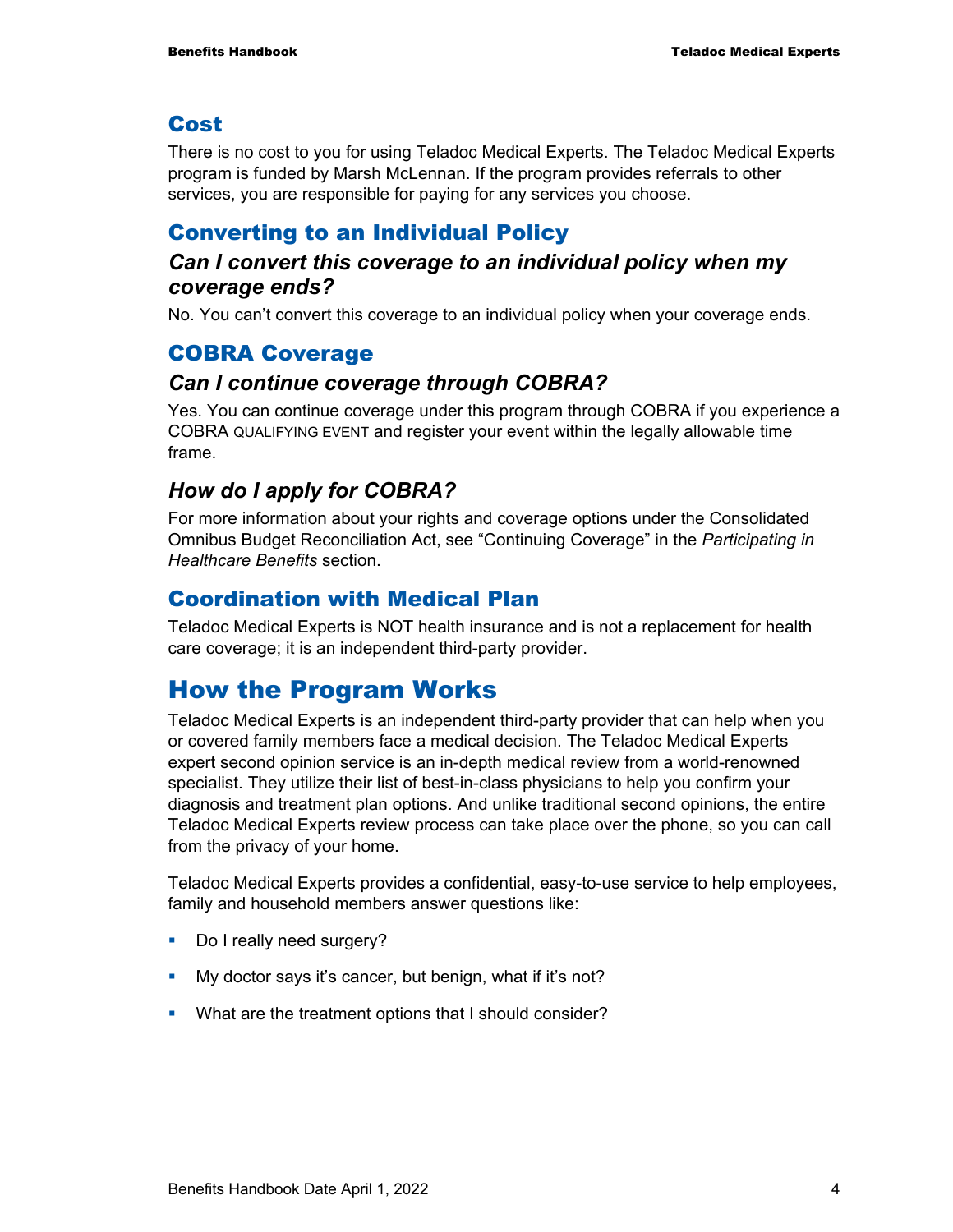Teladoc Medical Experts provides you with an assigned physician who is available to speak with you Monday through Friday, 8:00 a.m. – 9:00 p.m. Eastern time; after these hours you can leave a message, which is generally returned the next business day.

After you call, a Teladoc Medical Experts assigned physician will conduct an in-depth discussion with you about your medical condition, including obtaining a full health history of you and your family. After the discussion, following your written authorization, Teladoc Medical Experts will gather medical records concerning your present condition and diagnosis.

When the records are received, the Teladoc Medical Experts clinical team will conduct a comprehensive analysis of your clinical information. The team will select the appropriate specialist(s) for your medical condition to evaluate your case, based on the most up-todate medical thinking.

Your assigned physician will send you a report of the specialist's findings, summarized in an easy-to-read format, as well as a comprehensive Expert Report for your treating physician's reference. Teladoc Medical Experts will speak with you about the report's findings and then deliver the report to your treating physician, unless you do not authorize it.

Throughout the process, your physician is available to answer your questions. Depending on the complexity of the case and responsiveness of an individual's current physician(s) to requests for medical records, the Teladoc Medical Experts process takes two to eight weeks.

The Teladoc Medical Experts Find a Doctor program can help you locate a specialist or a new physician that fits your needs.

In addition, Teladoc Medical Experts offers a Medical Records eSummary™. Through the Medical Records eSummary™, Teladoc Medical Experts can collect and organize your medical records for you and provide them on an easy-to-access USB drive. You will also receive a personal Health Alert Summary based on the records collected, giving you a total snapshot of your medical wellness.

#### *Who are the doctors that Teladoc Medical Experts uses?*

Teladoc Medical Experts physicians are medical specialists selected through a comprehensive peer review process. Teladoc Medical Experts surveys doctors nationwide, asking them for an assessment of the clinical abilities of their peers, and yielding highly qualitative insight into the medical profession. Doctors cannot pay to be included on the list, or nominate themselves for the list. Each physician is confirmed to be board certified in their specialty, licensed to practice medicine in their jurisdiction and have a clear disciplinary record. The Teladoc Medical Experts in America™ database includes over 50,000 of the countries top physicians in more than 450 specialties and subspecialties of medicine.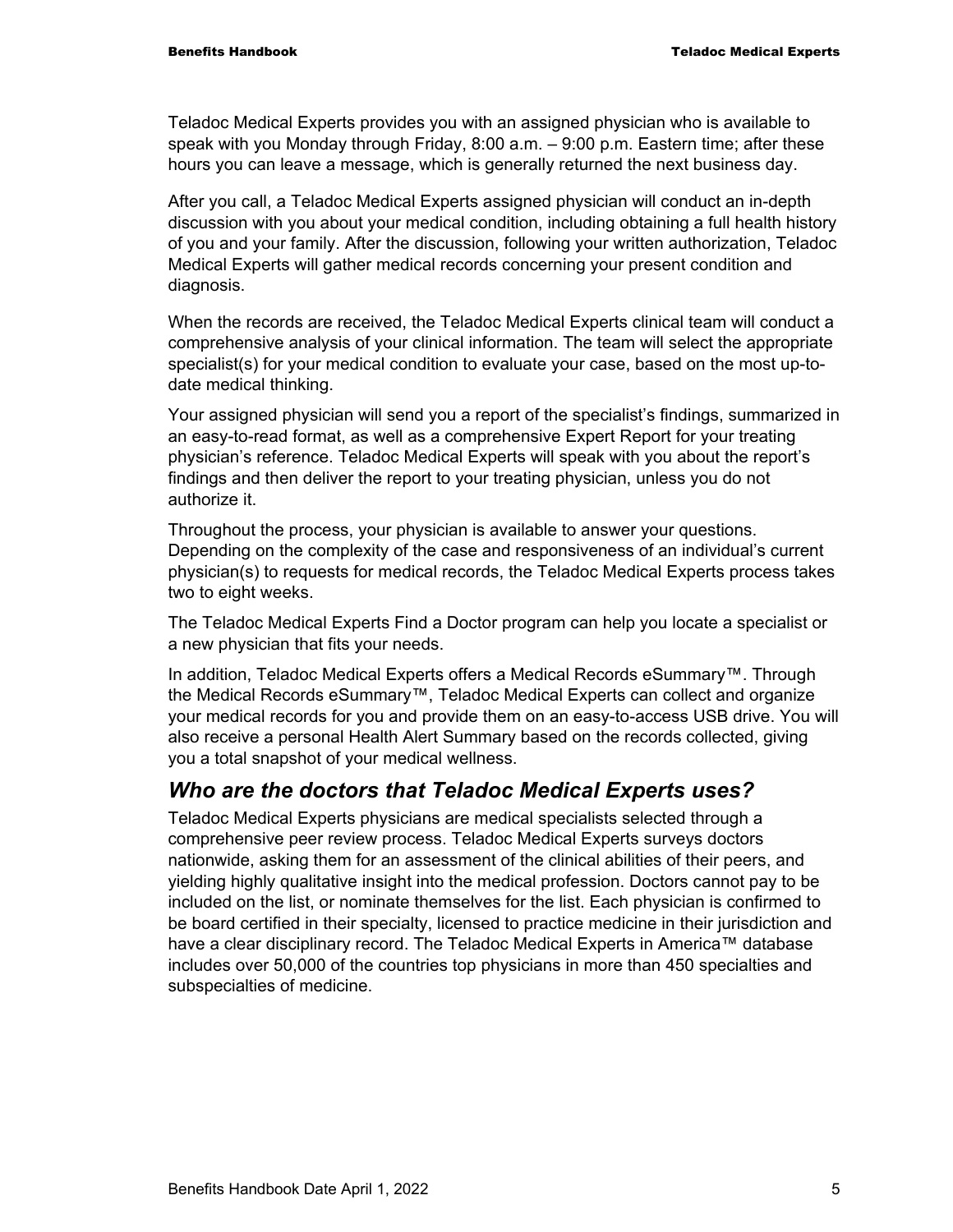#### *What kinds of medical diagnosis qualify for this service?*

There is no list of qualified conditions — just call if you are feeling unsure about something to do with your care. Most people who call Teladoc Medical Experts are trying to make a decision about their care and they will support you in doing that.

#### *Are there medical diagnoses that do not qualify for Teladoc Medical Experts?*

The Teladoc Medical Experts medical review program does not provide consulting services for cases being covered under Workers' Compensation. Other cases typically excluded are retrospective reviews for the purposes of gathering specialists' opinions for medical malpractice actions.

#### *When calling Teladoc Medical Experts, what information will my family member or I need to provide?*

You or your eligible family member will need to provide the company name and your name. You or your eligible family member should also have available any information regarding the issue, including contact information for your doctor and/or health plan provider. In addition, an authorization or release may be required.

#### *Will Teladoc Medical Experts be talking to anyone at my health plan provider?*

If you request and authorize information to be shared, Teladoc Medical Experts will release your report to the appropriate individuals (e.g. health plan provider case manager) involved with your care.

#### *Do I have to follow the recommendation of Teladoc Medical Experts?*

No. You remain in full control of your health care decisions. The information you and your treating physician receive from Teladoc Medical Experts is intended to help you make informed decisions regarding your treatment.

### *Are the doctors paid for their review?*

Yes, they are paid by Teladoc Medical Experts. There is no charge to you.

#### *If I have an authorized unpaid leave of absence, can I still participate in the program?*

If Marsh McLennan grants you an authorized unpaid leave of absence, coverage for you and your family members continues for the duration of your authorized period of leave.

### *If I become disabled, does the Plan still provide a benefit?*

During a period of approved disability, you and your covered family members remain eligible for coverage.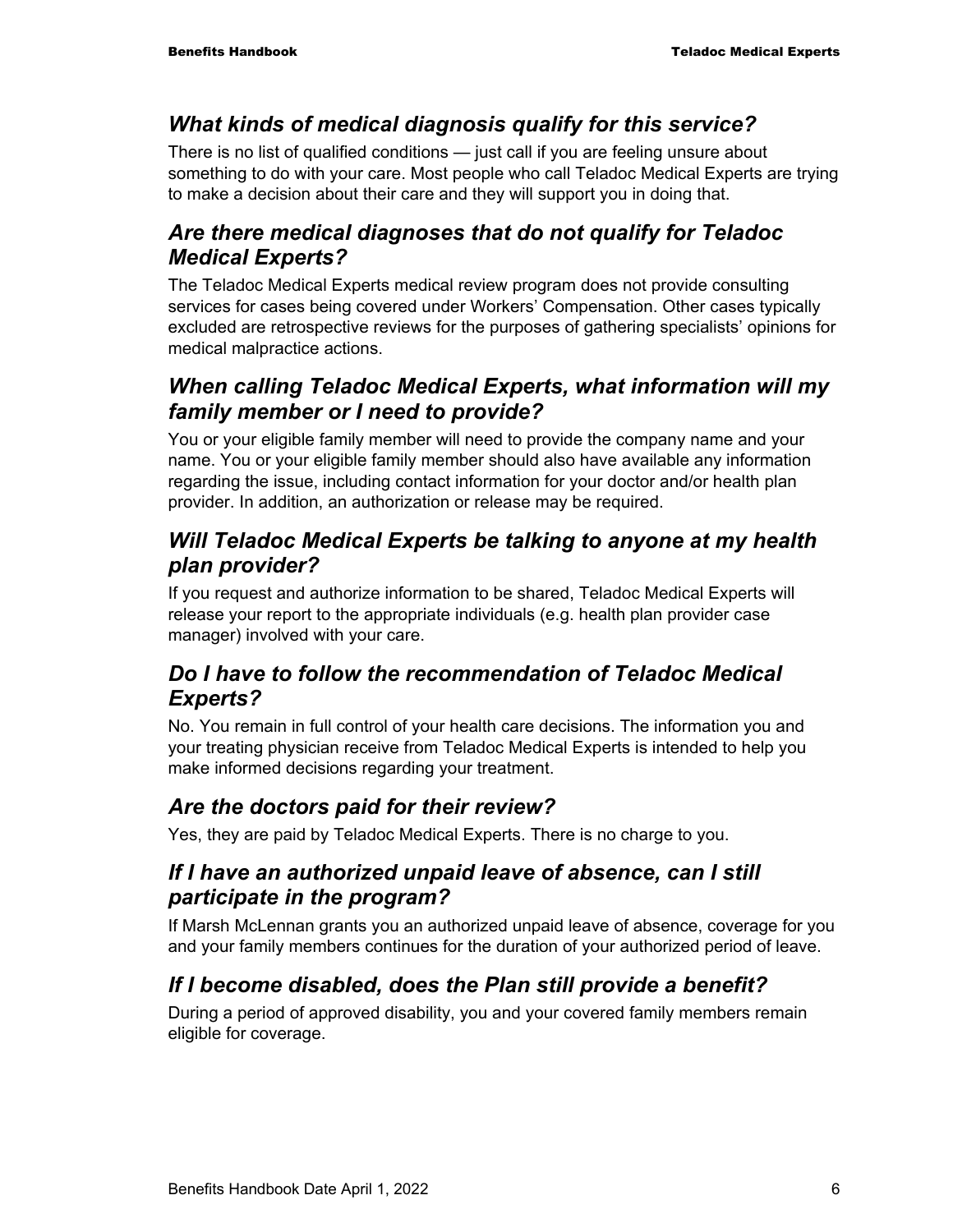### *If I die*

If you die while you are an active employee, your eligible family members may be eligible for coverage under the Consolidated Omnibus Budget Reconciliation Act (COBRA). For information on COBRA, see "Continuing Coverage" in the *Participating in Healthcare Benefits* section.

### *If I no longer satisfy the Plan's eligibility requirements*

Your coverage ends on the date you no longer satisfy the Plan's eligibility requirements. Coverage for eligible family members ends when yours does.

When coverage ends, COBRA coverage may be available, as described under "Continuing Coverage" in the *Participating in Healthcare Benefits* section.

#### *If my family member loses eligibility status*

If your family member no longer meets the eligibility requirements, his or her coverage ends.

Family members who lose coverage may be eligible for coverage under COBRA provisions as described under "Continuing Coverage" in the *Participating in Healthcare Benefits* section.

#### *Do I have to use this program?*

No. Participation is completely voluntary.

#### Maximum

There is no limit to how often you can use Teladoc Medical Experts.

#### Out-of-Area Care

There are no geographic boundaries to the Teledoc Medical Experts program. All you need to do to access services is to call the Teladoc Medical Expert's toll-free number: +1 800 835 2362.

#### Emergency Care

The Teladoc Medical Experts service is not appropriate for urgent medical situations where immediate intervention is required. In these situations, Teladoc Medical Experts may be able to provide you with appropriate questions to ask your provider before you proceed with treatment. Once your condition is stabilized, Teladoc Medical Experts can evaluate your case for future treatment options.

### Complete Confidentiality

Your privacy is guaranteed just as it is for your other health information. Reporting of information adheres to strict Health Insurance Portability and Accountability Act (HIPAA) privacy laws. Your specific name and medical information will NOT be shared with anyone **without your prior authorization**, and will never be shared with Marsh McLennan. Only non-identifying and aggregate information will be used for program evaluation and improvement purposes.